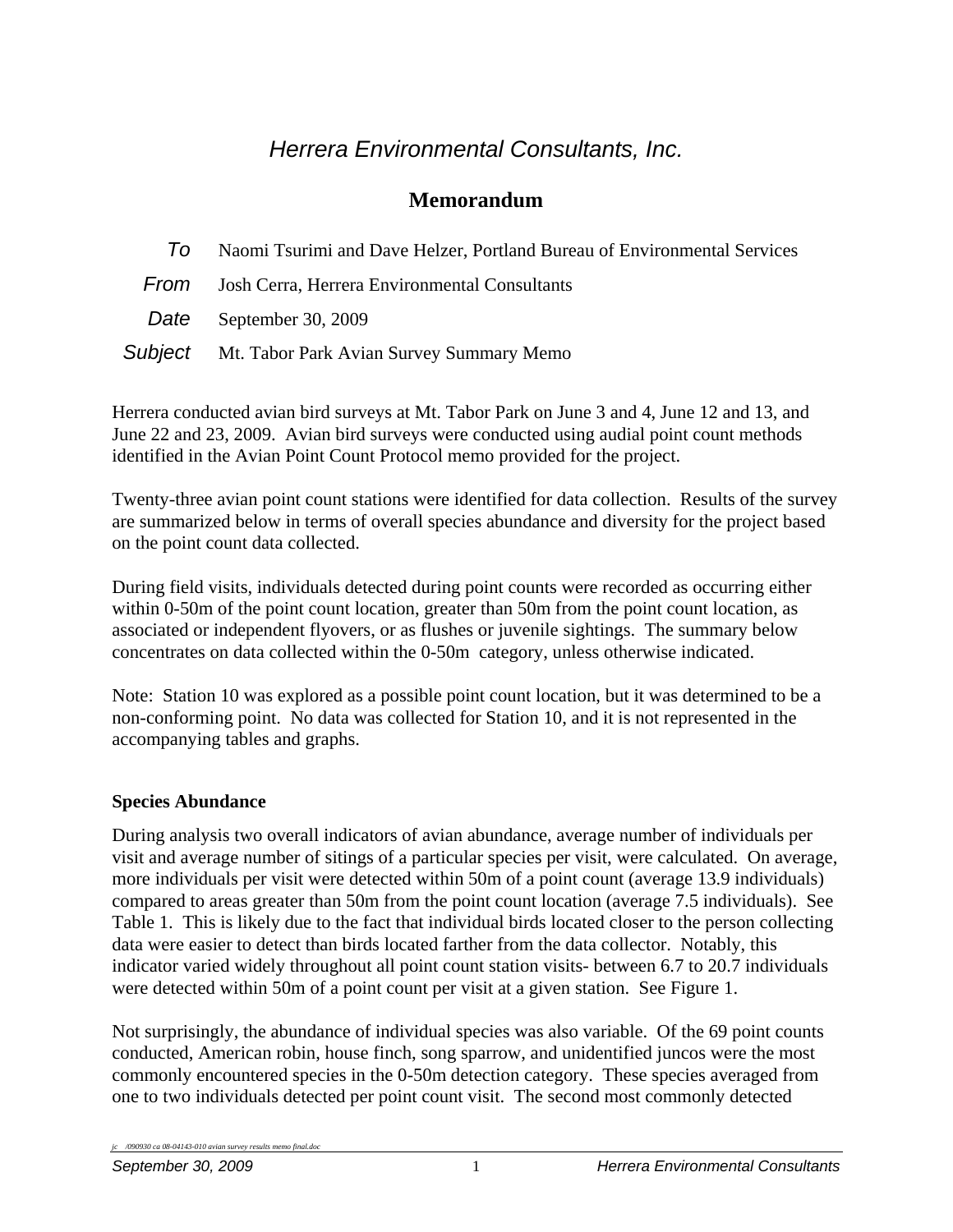species were American crow, black-capped chickadee, brown creeper, bushtit, lesser goldfinch, and spotted towhee. Individuals of these species were detected on average from 0.5 times to one time per visit. Other species were encountered less frequently, and sometimes only once during the entire survey field season. See Table 2 and Figure 2.

#### **Diversity**

A total of 45 species were detected during the survey season. For all detections recorded in the 0- 50m and greater 50m detection categories, the average number of species detected per visit over the course of three visits at a given station ranged from 7.0 to 13.3 species. See Figure3. In the same data categories, on average 10.2 species of birds were detected during the course of a given point count over the course of the entire project. See Table 1.

The species encountered during the surveys were generally typical of the types of habitats encountered in the Portland Metro Region and on Mt. Tabor. Many of the species identified are capable of breeding and nesting in conditions encountered on Mt. Tabor. About one-half of the species identified are typically observed as year-round residents of the park itself.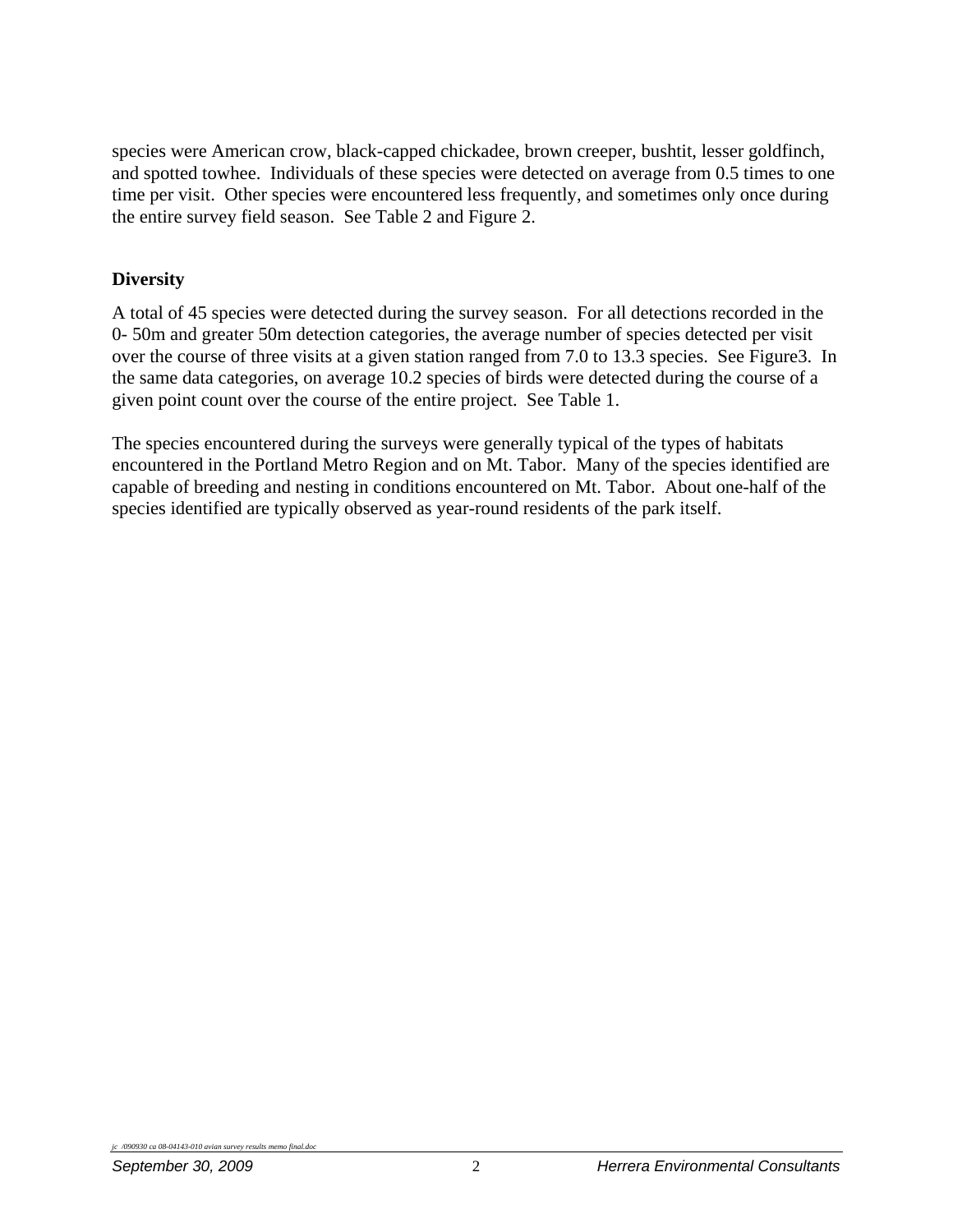| <b>STATION</b> | <b>ABUNDANCE INDICATOR</b>          |                                             |                | <b>DIVERSITY INDICATOR</b> |                                                  |                                                                                                            |  |
|----------------|-------------------------------------|---------------------------------------------|----------------|----------------------------|--------------------------------------------------|------------------------------------------------------------------------------------------------------------|--|
|                | <b>Avg Detections/Visit</b>         | <b>Avg Detections/Visit</b>                 |                |                            | Number of Species Detected/Visit, 0-50m and >50m |                                                                                                            |  |
|                | 0-50m, 0-8 minutes                  | >50m, 0-8 minutes                           | Visit 1        | Visit 2                    | Visit 3                                          | <b>Station Average</b>                                                                                     |  |
|                | 10.0                                | 8.7                                         | 10             | 11                         | 11                                               | 10.7                                                                                                       |  |
| $\mathbf 2$    | 15.3                                | 8.0                                         | 11             | 8                          | 8                                                | 9.0                                                                                                        |  |
| 3              | 8.7                                 | 11.7                                        | 14             | $\overline{7}$             | 10                                               | 10.3                                                                                                       |  |
| 4              | 20.0                                | 10.3                                        | 15             | 13                         | 12                                               | 13.3                                                                                                       |  |
| 5              | 8.0                                 | 12.3                                        | 10             | 13                         | 9                                                | 10.7                                                                                                       |  |
| 6              | 19.0                                | 5.3                                         | 13             | 12                         | 10                                               | 11.7                                                                                                       |  |
| $\overline{7}$ | 20.7                                | 5.0                                         | 13             | 8                          | 8                                                | 9.7                                                                                                        |  |
| 8              | 16.3                                | 5.7                                         | 12             | 11                         | 9                                                | 10.7                                                                                                       |  |
| 9              | 16.7                                | 7.7                                         | 8              | 11                         | 9                                                | 9.3                                                                                                        |  |
|                | $10$ na                             | na                                          | na             | na                         | na                                               | na                                                                                                         |  |
| 11             | 12.7                                | 6.3                                         | $\overline{7}$ | 6                          | 8                                                | 7.0                                                                                                        |  |
| 12             | 12.7                                | 6.0                                         | 8              | 9                          | 8                                                | 8.3                                                                                                        |  |
| 13             | 16.3                                | 8.0                                         | 17             | 11                         | 11                                               | 13.0                                                                                                       |  |
| 14             | 13.3                                | 9.0                                         | 8              | 8                          | 13                                               | 9.7                                                                                                        |  |
| 15             | 17.3                                | 6.7                                         | 12             | $\boldsymbol{9}$           | 11                                               | 10.7                                                                                                       |  |
| 16             | 6.7                                 | 6.7                                         | 10             | $6\phantom{1}$             | 9                                                | 8.3                                                                                                        |  |
| 17             | 21.0                                | 6.0                                         | 11             | 12                         | 13                                               | 12.0                                                                                                       |  |
| 18             | 15.3                                | 4.7                                         | 11             | 12                         | 13                                               | 12.0                                                                                                       |  |
| 19             | 18.0                                | 7.3                                         | 8              | 10                         | 13                                               | 10.3                                                                                                       |  |
| 20             | 10.0                                | 8.0                                         | $\overline{9}$ | 13                         | 9                                                | 10.3                                                                                                       |  |
| 21             | 10.3                                | 5.0                                         | 10             | 9                          | 8                                                | 9.0                                                                                                        |  |
| 22             | 10.7                                | 8.7                                         | 12             | 10                         | 9                                                | 10.3                                                                                                       |  |
| 23             | 10.7                                | 8.0                                         | 10             | 8                          | 8                                                | 8.7                                                                                                        |  |
| 24             | 10.3                                | 7.3                                         | 11             | 8                          | 11                                               | 10.0                                                                                                       |  |
| <b>Totals</b>  | Average Detections per Visit, 0-50M | <b>AverageDetections Per Visit, &gt;50M</b> |                |                            |                                                  | <b>Average Number of</b><br><b>Species Detected per</b><br>visit, 0-50m and >50m<br><b>Data Categories</b> |  |
|                | 13.9                                | 7.5                                         |                |                            |                                                  | 10.2                                                                                                       |  |

## **Table 1. Indicators of diversity and abundance.**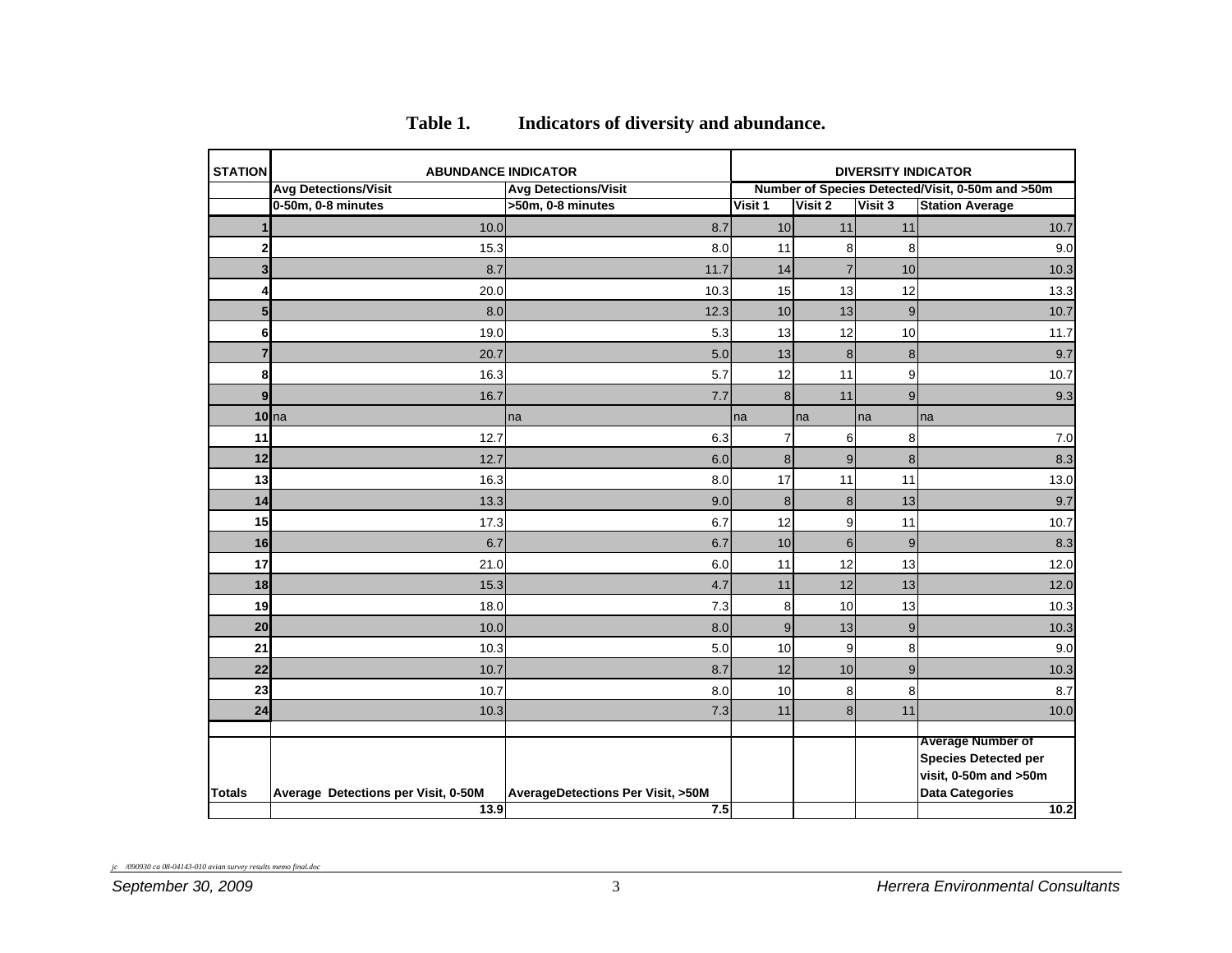| <b>COMMON NAME</b>           | <b>SPECIES CODE</b> |      |      | AVE DETECTIONS/VISIT, 0-50M  AVE DETECTIONS/VISIT,>50M  AVE DETECTIONS/VISIT, FLYOVER/JUV/FLUSH |
|------------------------------|---------------------|------|------|-------------------------------------------------------------------------------------------------|
| American crow                | <b>AMCR</b>         | 0.83 | 1.30 | 0.10                                                                                            |
| American goldfinch           | AMGO                | 0.32 | 0.32 | 0.03                                                                                            |
| American robin               | AMRO                | 1.90 | 1.49 | 0.17                                                                                            |
| Anna's hummingbird           | ANHU                | 0.14 | 0.00 | 0.00                                                                                            |
| barn swallow                 | <b>BARS</b>         | 0.00 | 0.04 | 0.00                                                                                            |
| black-capped chickadee       | <b>BCCH</b>         | 0.54 | 0.04 | 0.04                                                                                            |
| Bewick's wren                | <b>BEWR</b>         | 0.09 | 0.00 | 0.00                                                                                            |
| brown-headed cowbird         | <b>BHCO</b>         | 0.09 | 0.10 | 0.00                                                                                            |
| black-headed grosbeak        | <b>BHGR</b>         | 0.23 | 0.03 | 0.00                                                                                            |
| brown creeper                | <b>BRCR</b>         | 0.57 | 0.12 | 0.00                                                                                            |
| band-tailed pigeon           | <b>BTPI</b>         | 0.07 | 0.06 | 0.01                                                                                            |
| bushtit                      | <b>BUSH</b>         | 0.61 | 0.01 | 0.00                                                                                            |
| chestnut-backed chickadee    | <b>CBCH</b>         | 0.28 | 0.03 | 0.00                                                                                            |
| cedar waxwing                | <b>CEWA</b>         | 0.22 | 0.07 | 0.03                                                                                            |
| <b>Cooper's hawk</b>         | СОНА                | 0.04 | 0.00 | 0.00                                                                                            |
| downy woodpecker             | <b>DOWO</b>         | 0.03 | 0.01 | 0.00                                                                                            |
| house finch                  | HOFI                | 2.01 | 0.80 | 0.03                                                                                            |
| house sparrow                | HOSP                | 0.00 | 0.01 | 0.00                                                                                            |
| Hutton's vireo               | HUVI                | 0.28 | 0.04 | 0.00                                                                                            |
| lesser goldfinch             | LEGO                | 0.74 | 0.22 | 0.00                                                                                            |
| mallard duck                 | <b>MALL</b>         | 0.03 | 0.07 | 0.00                                                                                            |
| mourning dove                | MODO                | 0.00 | 0.01 | 0.00                                                                                            |
| orange-crowned warbler       | <b>OCWA</b>         | 0.01 | 0.00 | 0.00                                                                                            |
| olive-sided flycatcher       | OSFL                | 0.00 | 0.04 | 0.00                                                                                            |
| pine sisken                  | PISI                | 0.28 | 0.10 | 0.00                                                                                            |
| Pacific-slope flycatcher     | <b>PSFL</b>         | 0.13 | 0.03 | 0.00                                                                                            |
| red-breasted nuthatch        | RBNU                | 0.38 | 0.20 | 0.00                                                                                            |
| red-shafted flicker          | <b>RSFL</b>         | 0.23 | 0.12 | 0.00                                                                                            |
| red-tailed hawk              | <b>RTHA</b>         | 0.01 | 0.03 | 0.00                                                                                            |
| rufous hummingbird           | <b>RUHU</b>         | 0.06 | 0.00 | 0.00                                                                                            |
| song sparrow                 | SOSP                | 1.41 | 0.49 | 0.06                                                                                            |
| spotted towhee               | SPTO                | 0.58 | 0.36 | 0.00                                                                                            |
| Stellar's jay                | <b>STJA</b>         | 0.23 | 0.32 | 0.01                                                                                            |
| Swainson's thrush            | <b>SWTH</b>         | 0.03 | 0.00 | 0.00                                                                                            |
| tree swallow                 | <b>TRES</b>         | 0.00 | 0.06 | 0.00                                                                                            |
| unidentified dark-eyed junco | UDEJ                | 1.16 | 0.75 | 0.06                                                                                            |
| unknown species              | UNK                 | 0.16 | 0.00 | 0.07                                                                                            |
| Vaux Swift                   | VASW                | 0.00 | 0.00 | 0.09                                                                                            |
| varied thrush                | VATH                | 0.01 | 0.00 | 0.00                                                                                            |
| violet-green swallow         | VGSW                | 0.00 | 0.00 | 0.01                                                                                            |
| warbling vireo               | WAVI                | 0.01 | 0.00 | 0.00                                                                                            |
| western scrub jay            | WESJ                | 0.04 | 0.03 | 0.00                                                                                            |
| western tanager              | WETA                | 0.07 | 0.01 | 0.00                                                                                            |
| western wood pewee           | WEWP                | 0.09 | 0.14 | 0.00                                                                                            |
| Wilson's warbler             | WIWA                | 0.01 | 0.00 | 0.00                                                                                            |

## **Table2. Species encountered and average detections per visit by species.**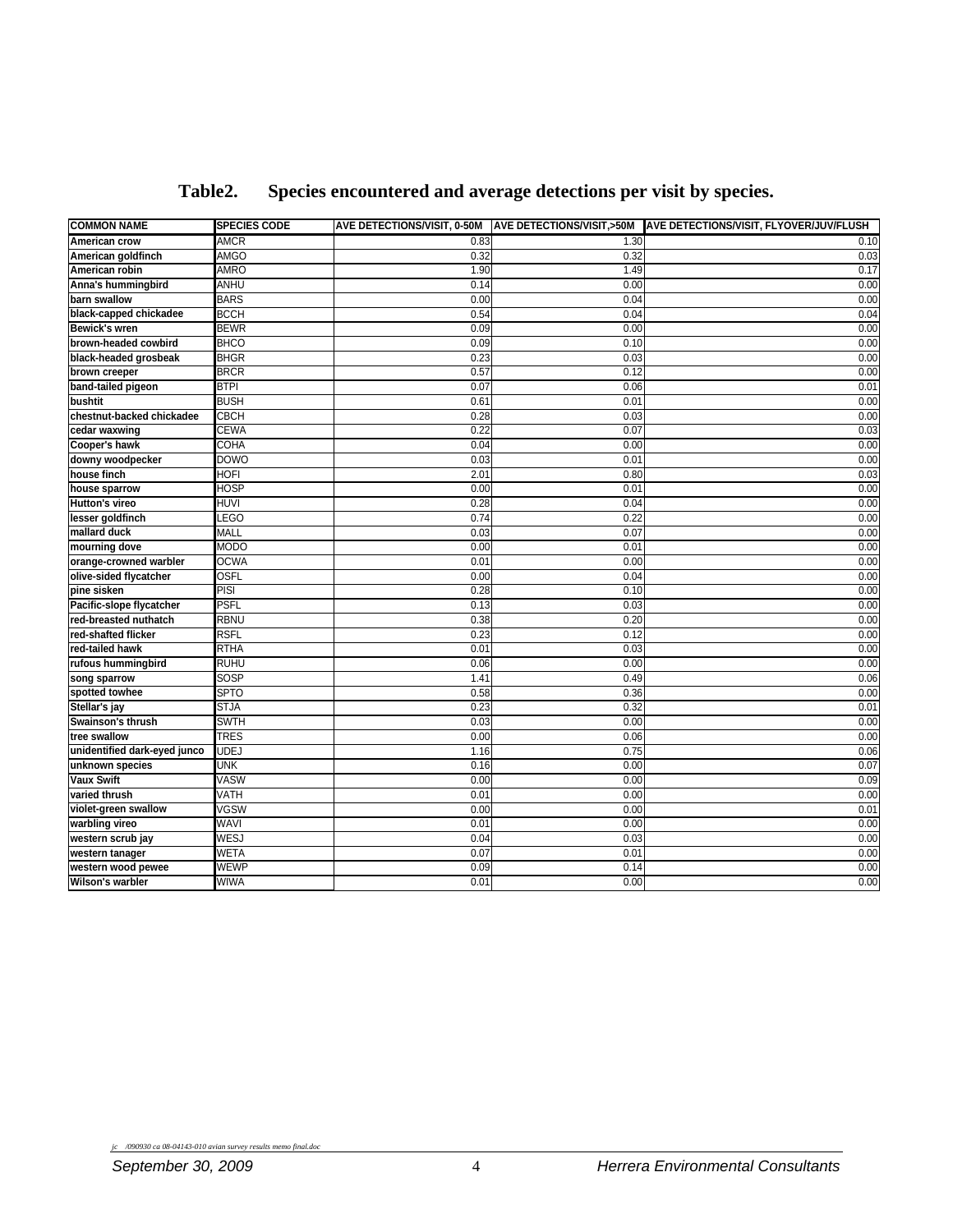#### **Figure 1. Average number of individuals detected per visit, by station, 0-50m and >50m detection categories.**



**Tabor Avian Survey-Average Individuals Detected Per Visit**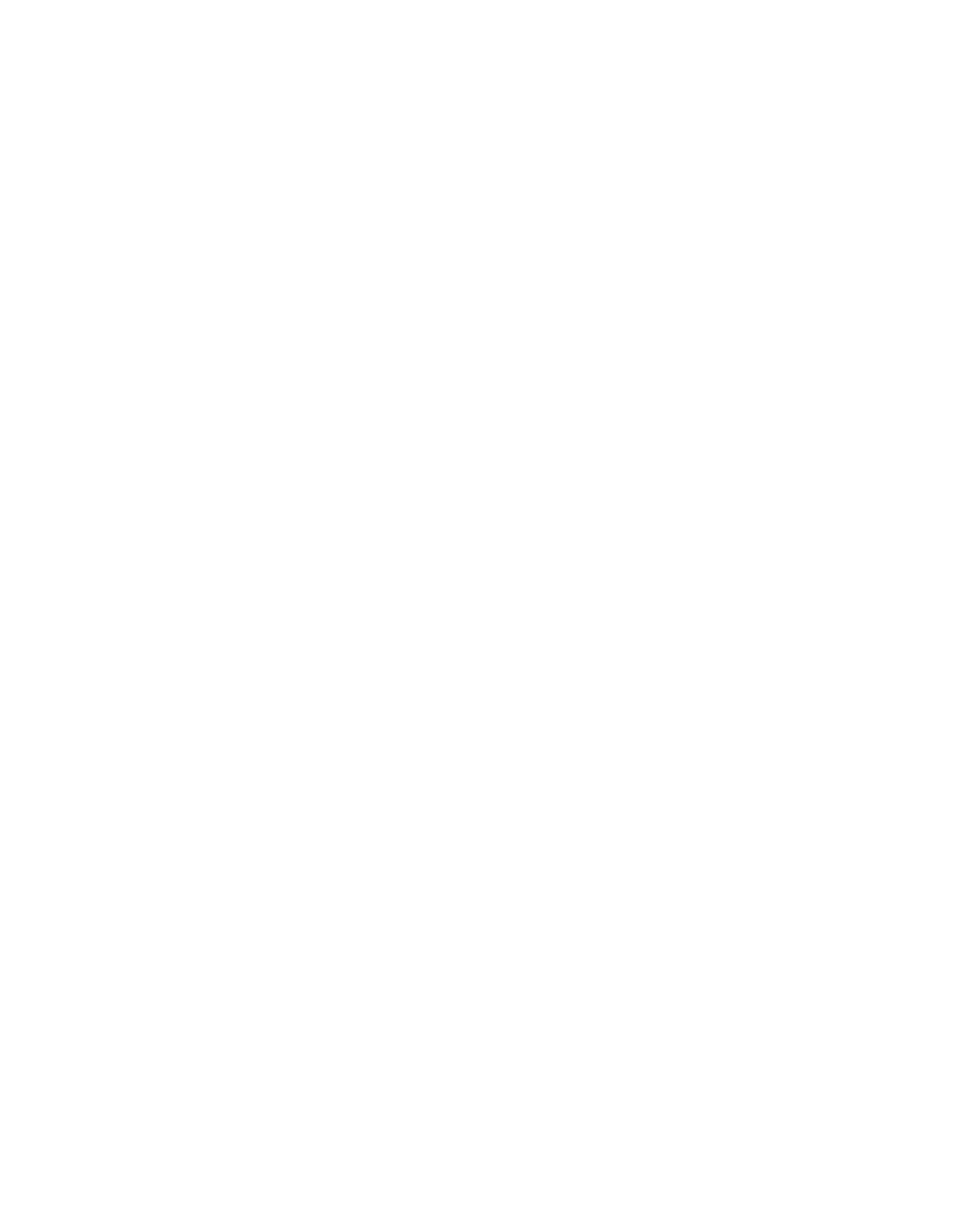

**Figure 2: Average Number of Sightings of Species per Visit, All Stations**

**DAVE DETECTIONS/VISIT, 0-50M DAVE DETECTIONS/VISIT,>50M DAVE DETECTIONS/VISIT, FLYOVER/JUV/FLUSH**